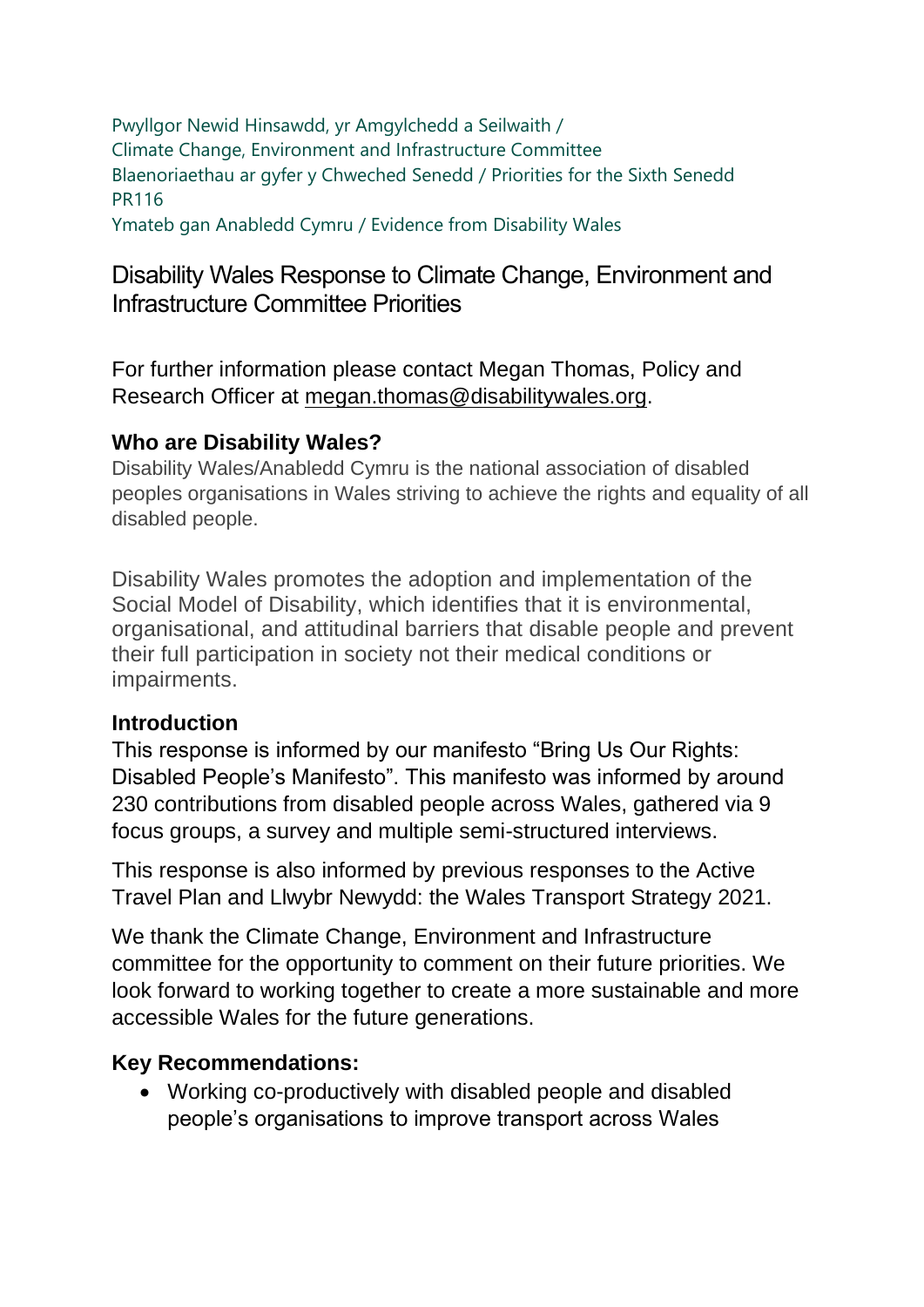- Working co-productively with disabled people and their organisations to ensure that Welsh streets are accessible to all, such as wide enough for wheelchair users to navigate.
- Reversing privatisation of public transport services and transition to services based on need not profit.
- Centring disabled people and other marginalised groups in conversations and policy surrounding climate change
- Using the UNCRDP to scrutinise all policy and work to ensure that there will be no further ableist policy regarding the climate.

# **Priority One: Sustainable transport and access to community**

Over 25 years since Castle Street was put to a standstill by disabled activists demanding accessible transport networks and the creation of the Disability Discrimination Act, the transport system in Wales is still nowhere near good enough.

Access to transport is wider than bus timetables. Access to transport means access to your local services, your support network, social events, the pub down the road, the national park on your doorstep, your ability to quickly nip to the local shop because you ran out of milk. In short, it is about your ability to access your community.

We have been told that there is a major problem with transport in Wales. This is especially a problem in rural and North Wales, but that does not mean that more urban areas and the south of Wales is exempt from this. We have been told that this results in disabled people becoming increasingly isolated and lonely. People are left unable to access support services in their area.

Disability Wales recommends:

- Working co-productively with disabled people and disabled people's organisations to improve transport across Wales
- Working co-productively with disabled people and their organisations to ensure that Welsh streets are accessible to all, such as wide enough for wheelchair users to navigate.
- Reversing privatisation of public transport services and transition to services based on need not profit.
- Scrutinising the Llwybr Newydd for its impact on disabled people. Working directly with disabled people and disabled people's organisations.